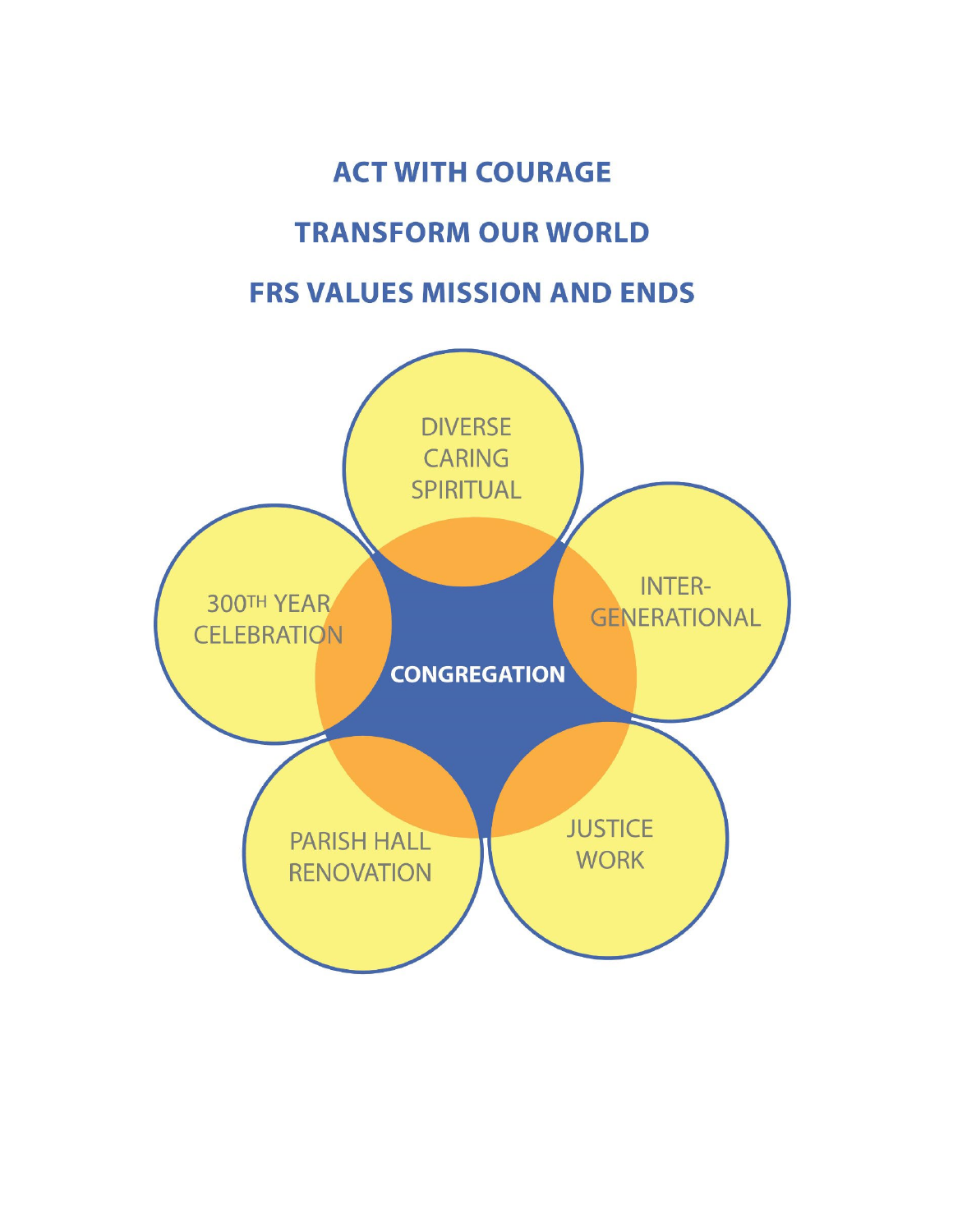# **Values Mission Ends (VME)**

**Progress Report** 

# **March 2022**

**The congregation has been busy! After congregational and staff discussion in the spring of 2021, the Board and staff agreed on the following goals and associated tasks. They were presented to the congregation at the annual meeting June 2021.** 

**The following is a midyear progress report to highlight what has been accomplished and what remains to be done.**

The five goals:

- 1. Work toward a more diverse congregation
- 2. Expand intergenerational and community outreach
- 3. Do Justice work
- 4. Celebrate the FRS's 300th Anniversary
- 5. Program the renovation of the Parish Hall

**Goal #1 - Create a diverse congregation that is centered around transformative and diverse worship and music, cares for one and another, and is strengthened by our differences.** 

1.1.Work toward becoming an AIM-certified UU congregation. (Accessibility and Inclusion Ministry)

This is underway under the leadership of Rev. Helen Murgida. In the longer term, it requires additional funding.

1.2. Have intergenerational music, drumming circle, or handbell choir

Music has been adaptive and constrained due to COVID. Question: is this task something we want to pursue and, if so, how? (Decision to be made by Sept. 2022)

1.3.Create and nurture a welcoming church that is accessible both in person and online.

This is an area of great success. We have restructured staffing and allocated staff and budget for the online presence of worship. That professional is now part of the staff team and not a consultant, a role that kept him at a distance feeling "temporary." We recognize this dual approach will be a part of church life for worship, church business, and programming into the foreseeable future.

Next steps: Create Zoom recording and streaming room in Lower Meetinghouse. (To be completed by 6/30/22 Justin and Rob C.)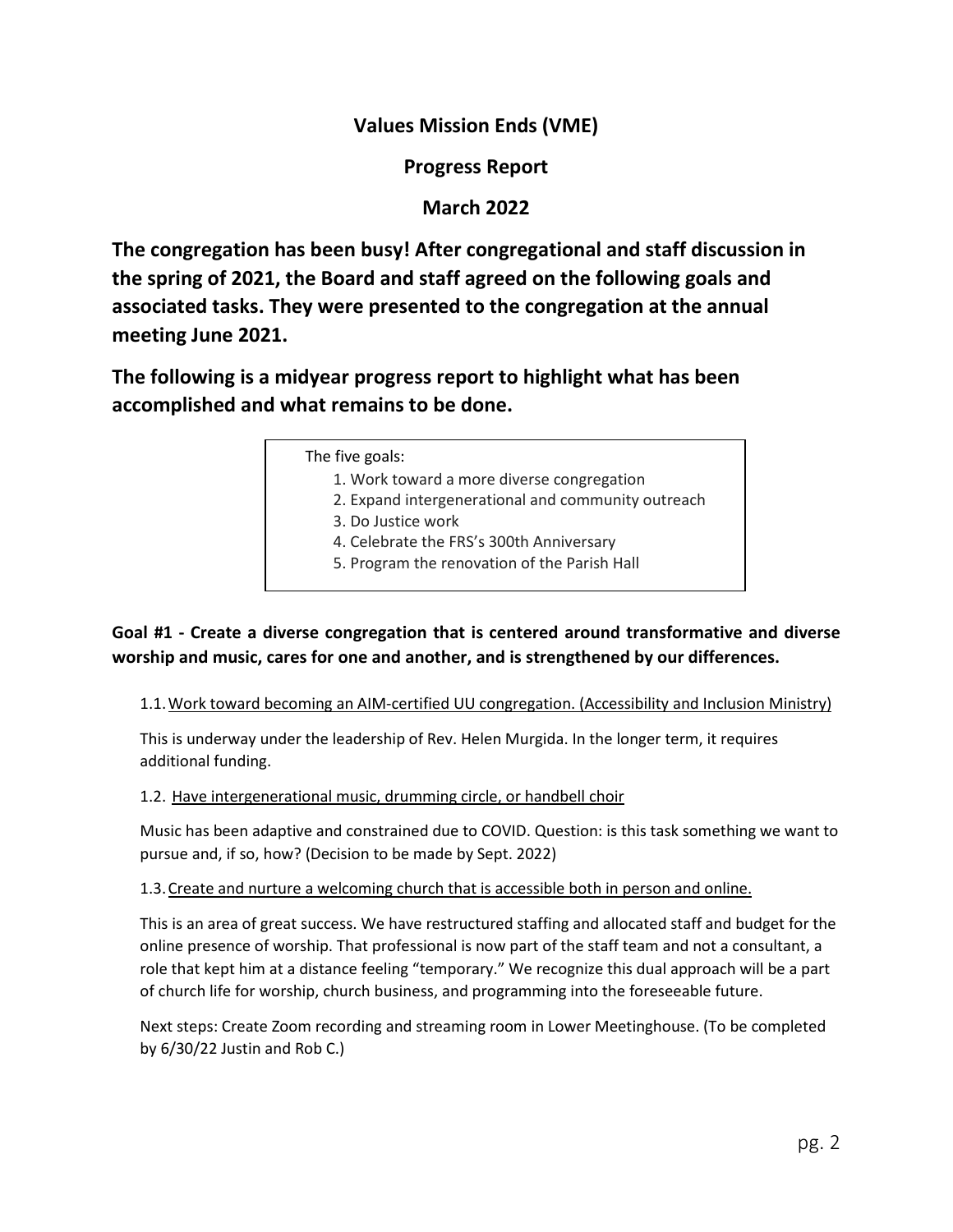Rev. Rebecca and others start podcasting. Justin has set us up with the computer program. It's a natural next step to continue the outreach. (Starting in April 2022, Rev. Rebecca and Communications Team create a new team.)

Cynthia and others will clarify the meaning of virtual membership. What are their needs? Create membership for folks who live a distance away. How do we serve them with things like pastoral care? (Important to have this clear by end of next church year – Cynthia, new member team, and others.)

# 1.4 Have a beautiful, green "Chapel by the Sea"

Although this task is intriguing, nothing has been formally done to investigate or explore it. It would be good to assess how interested folks are in this and see how it can integrate with the Parish Hall plans. Do we abandon? Put on hold? Revise? (Immediately explore what people want and see how it unfolds.)

1.5 Invite guest speakers and ministers who offer rich and varied perspectives, racially, theologically, and culturally, and those who have strong UU connections and knowledge of our history.

This is happening and folks are responding positively. It has included Revs. Mark Harris and Andrea Greenwood speaking about UU History, Eddie Carson, and CB Beal, most recently. There are others scheduled to come in April and May as well.

# 1.6 Offer congregational conversations where people come together to practice how we talk with one another, especially when we have differing opinions.

These conversations will happen in Spring 2022. They are a response to the challenges of last year's Annual Meeting and will also help us prepare for additional decisions as we live into our VME. The format of these discussions was created by a task force which worked with Laura Park from Unity Consulting. There will be more than twelve conversations offered, with each group having up to fifteen members. Conversations will be facilitated by FRS members. The goal is to have 150 members participate.

# 1.7 Welcoming Committee and Gender Sexual Alliance (GSA)

The Welcoming Committee has been reconvened to engage the congregation in preparing to update our credentials as a welcoming congregation to LGBTQ+. The members of the committee have been working with the Parish Board and CB Beal, who preached in February 2022. Two educational workshops will be offered to the congregation in March and April 2022, in advance of the 2022 Annual Meeting. The GSA is an intergenerational group formed and led by two of our youth. Their mission is to provide education and help FRS be a welcoming congregation.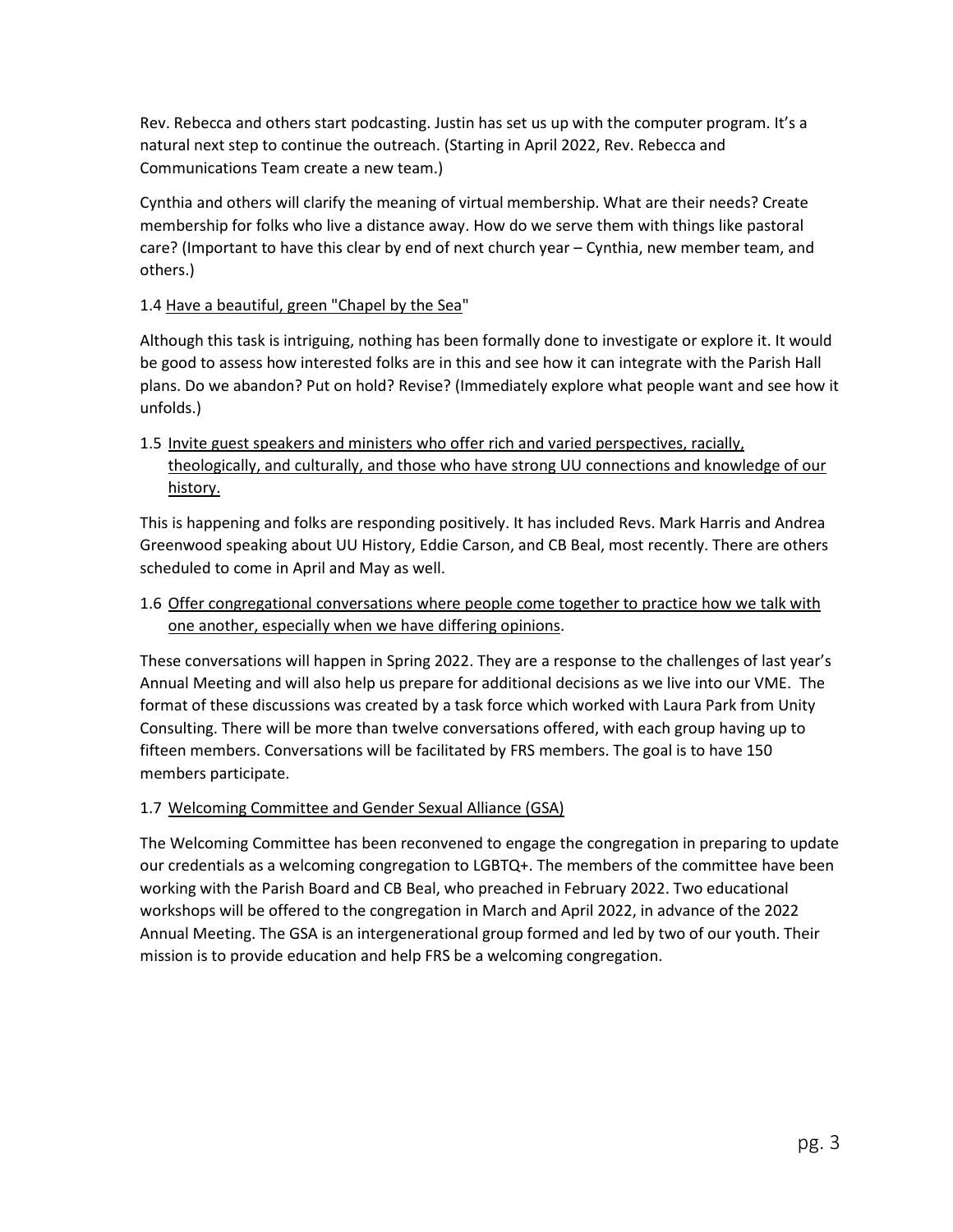**Goal #2 - Create a vibrant, growing intergenerational congregation deeply engaged in the communities and world around us. This includes expanding the children's and youth programming and the intergenerational ministries and programs.** 

# 2.1 Intergenerational work (support youth and elders)

This has had modest success, though we can do better. Success is the Gender Sexual Alliance (GSA) and movement to change Columbus Day to Indigenous Peoples Day. We can do better with Afghan Resettlement, Climate Action Day in April, and worship – now that children will be returning to worship.

## 2.2 Intergenerational weekend retreat at Ferry Beach

Delayed for COVID, will happen Oct. 2022

## 2.3 Intergenerational music programming

Delayed for COVID, needs to be priority for Immediate through next church year. There is no paid staff for this. How is it done? Do we find volunteers or renew budget? What do our families, children, and youth want? Can we partner with others in community?

#### 2.4 Intergenerational 300th Anniversary programming

Nothing done yet. Overall, the  $300<sup>th</sup>$  will need to be one of the priorities for next church year. This year put together the team and committees.

#### 2.5 Intergenerational service trip

Nothing scheduled. COVID delayed. Julie is considering for spring 2023 or fall 2023. Ideally integrate this with one of our justice commitments – racial justice, climate justice, or gender justice

#### 2.6 Expand OWL (Our Whole Loves) age groups and open to community (K - seniors are options)

Nothing to date. Just restarting OWL right now, due to COVID. The new OWL is a collaboration with the Haverhill, Exeter, and FRS congregations. Is expanding OWL still a priority? (Decide NOW, Rev. Rebecca to talk with religious education staff)

2.7 Continue and strengthen our connections with other UU congregations for programming, etc. We are collaborating with Haverhill and Exeter in OWL and also with Central Congregational with Youth Group.

#### 2.8 Earth Day Rally

An intergenerational, city-wide event will be held on April 22, 2022. The idea came from our Young Church. The event is being planned in partnership with CAP (Climate Action Project) and other community organizations including Theater in the Open and the Newburyport High School.

NOTE: Overall, the redesign of RE needs to be a priority for next year, but we need to begin to put things in motion this church year. How to do this is a meaningful way?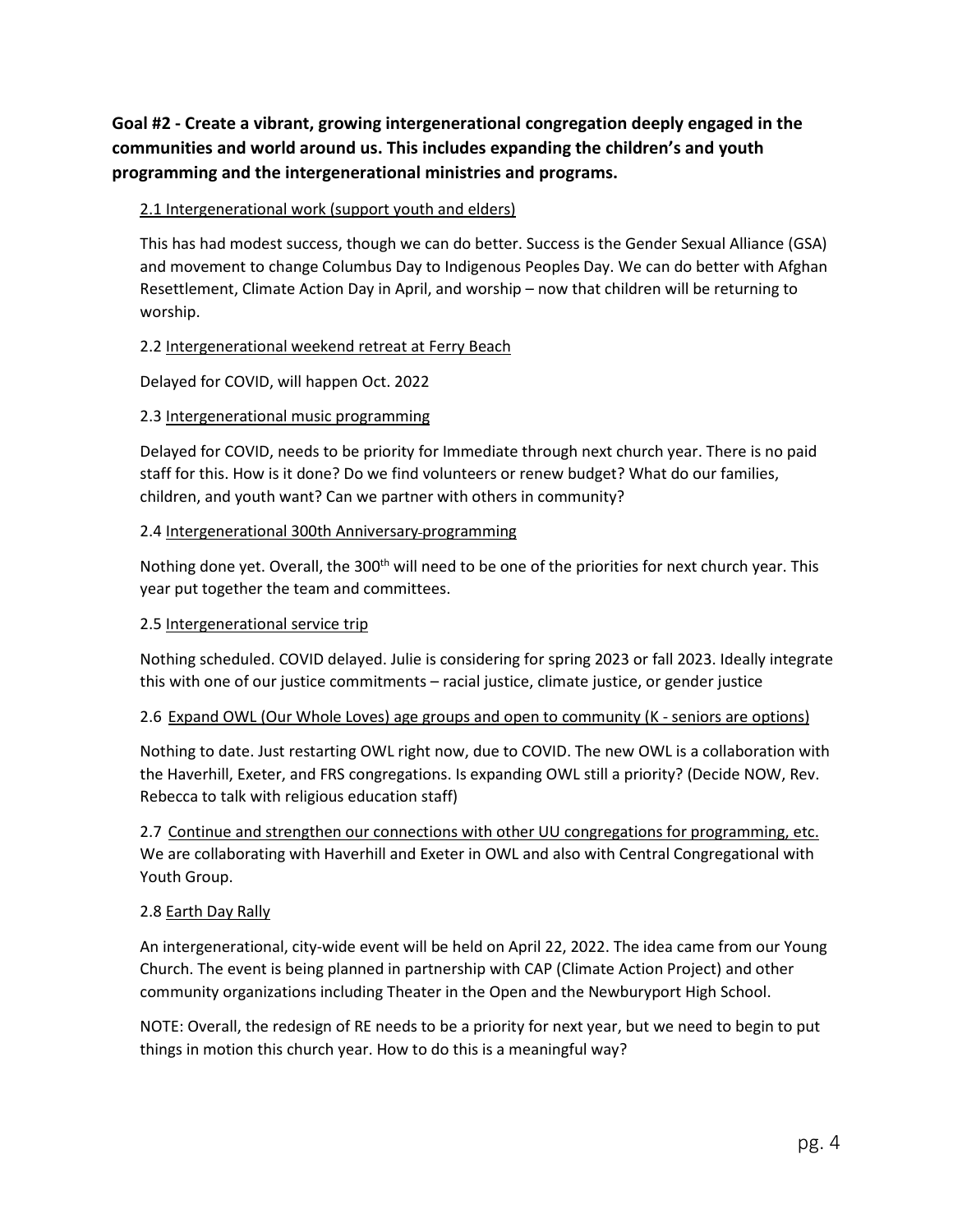**Goal #3 - Engage in justice work within our congregation and in partnership with others beyond the congregation who are directly affected by one, two, or all of these three lenses: climate justice, racial justice, and gender justice.**

3.1 Consider new ways to engage that go beyond giving money or food. Thinking bigger about the way we are charitable in our community and thinking about the ways we show up. Solidarity not charity.

Wow! This is an area to celebrate! We have the Afghan Resettlement Partnership as a big example. Also racial justice with Living the Pledge and the Indigenous Peoples Day (IPD) movement. Activities are planned for IPD for March, and we will have a flag raising of the Cowasuck tribal flag as well at that time.

3.2 Form a congregational commitment to buy-in on a three-pronged approach to justice including climate justice, racial justice, and gender justice. This includes congregational commitment via vote for all three (already have climate justice), and alignment of programming, budget, staffing, parishioner, and ministerial engagement with work in these areas, ideally that overlaps at least two of the areas, if not three.

Progress is being made on several fronts, including with the Living the Pledge workshops, the Anti-Racism Core Team, the Afghan Resettlement Working Group, Indigenous Peoples Day Initiative, and CAP with Young Church. JAM (Justice Action Ministry) is undergoing discussion about how they will be structured moving forward.

3.3 Work with Indigenous People Day Massachusetts, partners in Newburyport, and FRSers to change Columbus Day to Indigenous Peoples Day in Newburyport.

Done! And continues with other work and in other communities.

3.4 Form an authentic relationship with a Black Church and work on shared commitment together

This has not happened, but we are partnering in other ways, including discussions about working with others on creating a resource center for the history of Black people in Newburyport. These discussions are at the early stages and will continue.

3.5 Addressing pollution overflow in Merrimack River. This would also then have intergenerational and worship integrated into the relationship.

Is this a priority or interest for the congregation? Can CAP help us access? There are interest and engagement in helping the Afghan families in Newburyport farm vegetables this summer, working with Nourishing the North Shore and Greenbelt.

# 3.6 Continue and expand prison work

The prison system has pulled way back from outside engagement with COVID. This is on hold and will be reassessed over the next six months to a year.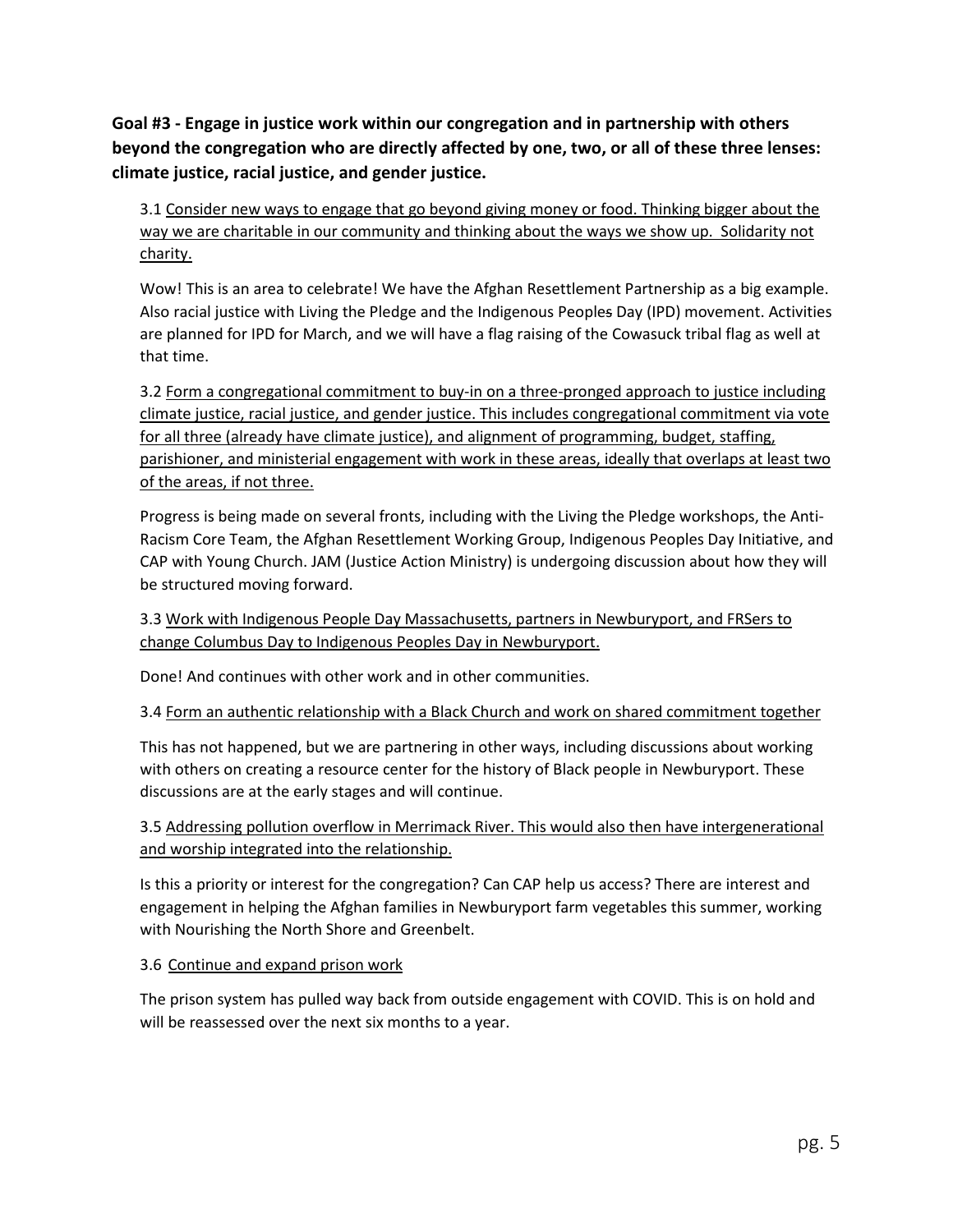## 3.7 Hold congregational vote to become an anti-racist congregation *in 2023*

The Board has approved our moving toward this vote and asked the Anti-Racist Core Team to structure opportunities for deep congregational engagement with this issue in advance of the 2023 annual meeting. The "Seeing White" discussion groups were one way this happened. Living the Pledge workshops *are being run in six-week sessions* from winter 2022 through spring 2023. We hope to have as many parishioners as possible participate.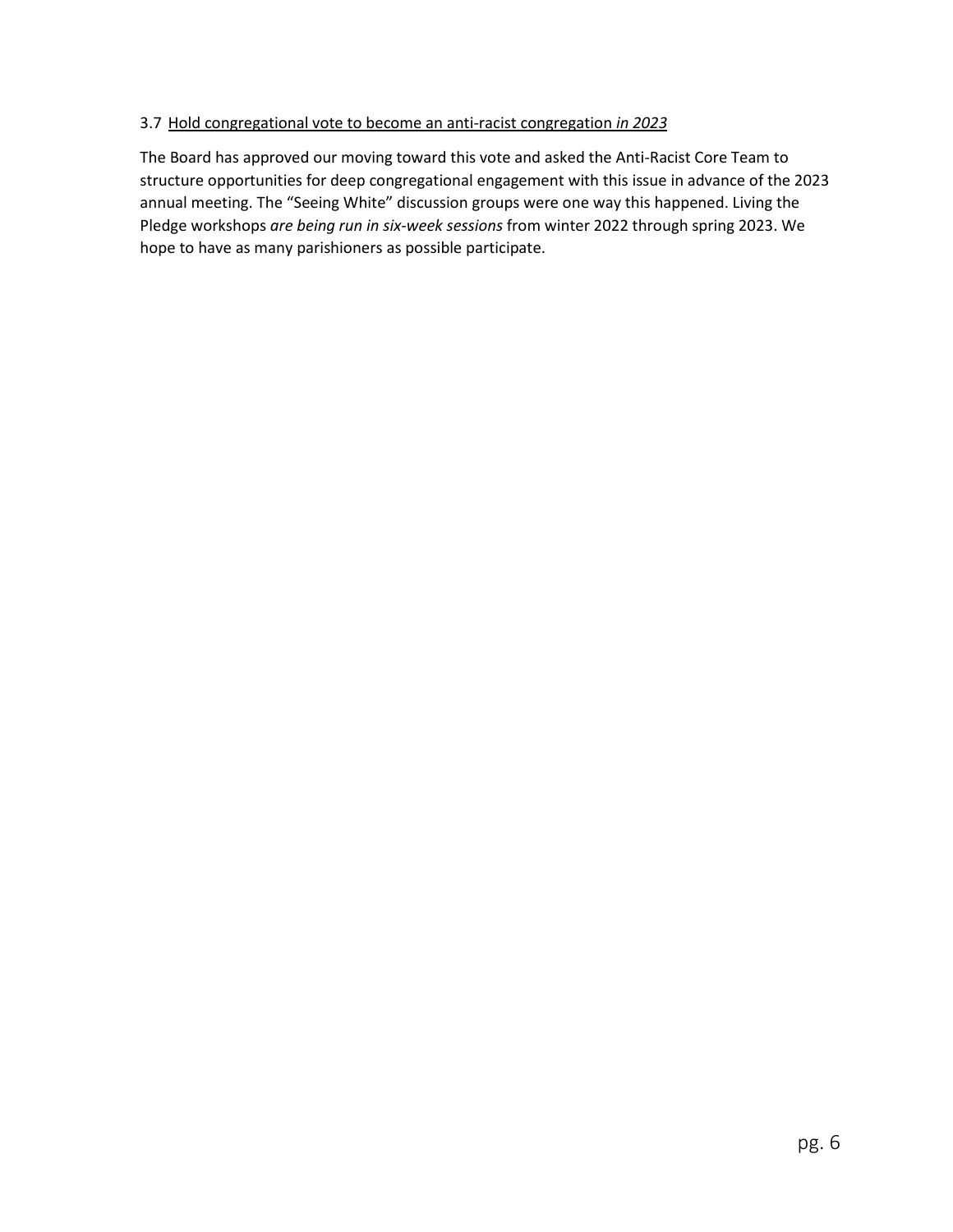**Goal #4 - Create a 300th Anniversary celebration that advances all of our ends.**

**Overall, this goal has had no formal movement. It will be a priority over the next three years through the Anniversary. The goal is to have by the end of this church year a general sense of how we will plan this and who will be engaged. We need to be cognizant of the added workload on staff and how we adjust for that. Or perhaps we could budget to retain additional paid support for this – designers, party planner? Historian?** 

4.1 Create timeline comparing events in FRS history to U.S. and New England history

4.2 Follow and honor specifically intergenerational events, our own long-term members, and development of Unitarian and UU thinking

4.3 Create several FRS history church services from the results above

4.4 Write an interim third volume of history - "FRS at Age 300"

4. 5 Remember and name elements of FRS history that appear today to be us at our best and consider what led to these actions

4.6 Remember and name elements of FRS history that appear today to be us not at our best and consider actual or symbolic amends - for example, a sign on a pew, "Slaves sat here" or a history written from today's point of view the one-year ministry of the young Thomas Wentworth Higginson.